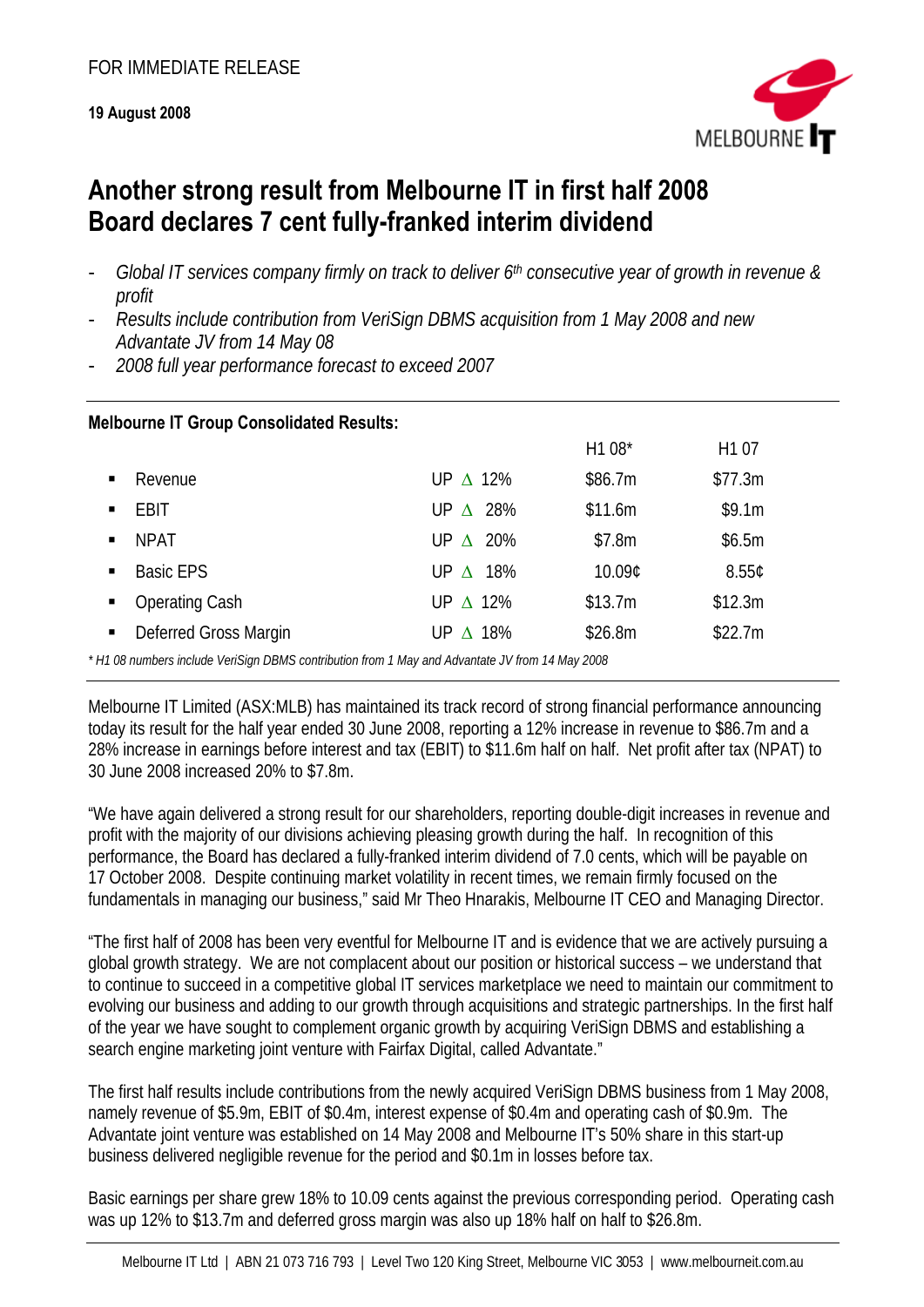Following the VeriSign DBMS acquisition in May 2008, Melbourne IT increased its external debt position from nil to \$57.1m. The company's net cash & cash equivalents total \$23.1m, which positions net debt balances at \$34.0m.

Mr Hnarakis also said, "In the first half of 2008, Business & Consumer, Corporate & Government, Digital Brand Services (formerly Corporate Brand Services) and Reseller results were pleasing, especially in the context of a strengthening AUD/USD exchange rate, a slowing global economy and an increasingly competitive market for IT services worldwide."

#### **Business & Consumer Division**

The Business & Consumer (B&C) division increased revenue by 6% to \$21.5m for the half with contribution margin growing 13% to \$5.9m.

"B&C has delivered another solid result in a commoditised market. Importantly, despite slower growth in revenue for this division during the half, we have seen an increase in profitability. Our eBusiness Consultants and their 'hands on' approach to providing meaningful advice to our SMB customers is helping us to differentiate our offering in a competitive marketplace," Mr Hnarakis said.

#### **Reseller Division**

Melbourne IT's Reseller division delivered a slightly lower revenue result for the first half, reporting \$30.2m against \$30.8m in the previous corresponding half. Contribution margin for this division was also down slightly to \$3.6m. These results reflect the impact of a stronger AUD/USD exchange rate, which was up 14% during the half to an average of \$0.925 and reduced revenue in this division half on half by \$3m, notwithstanding a 6% growth in USD sales for the half.

#### **Digital Brand Services (formerly Corporate Brand Services)**

For the first half of 2008, revenue in the Digital Brand Services (DBS) division was up 97% to \$16.3m, with \$5.9m of this attributable to the newly acquired VeriSign DBMS business. Its contribution margin was up 719% to \$1.8m, with \$0.4m attributable to DBMS.

Excluding the DBMS contributions, revenue grew by 26% to \$10.4m and EBIT was up five fold to \$1.3m half on half, demonstrating returns from the company's investment in recent years in acquiring new customers, entering new markets and improving systems and processes.

"DBS, combined with VeriSign DBMS, is now the leading digital brand management company in the world and we are committed to leveraging our position and our expertise in this arena to continue to drive further growth. In the first half, DBS gained more than 75 new clients including Capral Aluminium, Fosters' Group, NRMA, Scania & Shieldmark Zacco."

## **Corporate & Government**

The Corporate & Government (C&G) division grew its revenue 21% in the first half of 2008 to \$13.6m, while its contribution margin grew 52% to \$1.7m. During the half, C&G signed 96 new contracts, including Graduate Programs Australia, Pfizer and the Queensland Department of Communities.

## **ForTheRecord**

As expected, ForTheRecord (FTR) delivered a disappointing result for the half following a period of significant change in 2007. FTR's revenue was down 25% to \$4.6m during the half, with contribution margin also down significantly to \$0.2m. The strengthening AUD/USD exchange rate impacted FTR's revenue by \$0.5m in the half. In January 2008, a new Executive Vice President was appointed to lead this division and, following a disappointing first quarter, he has overseen strengthening results in the second quarter of the year. There is much work still to do at FTR, with the focus firmly on building this division's sales pipeline, strengthening strategic relationships and improving processes and efficiency.